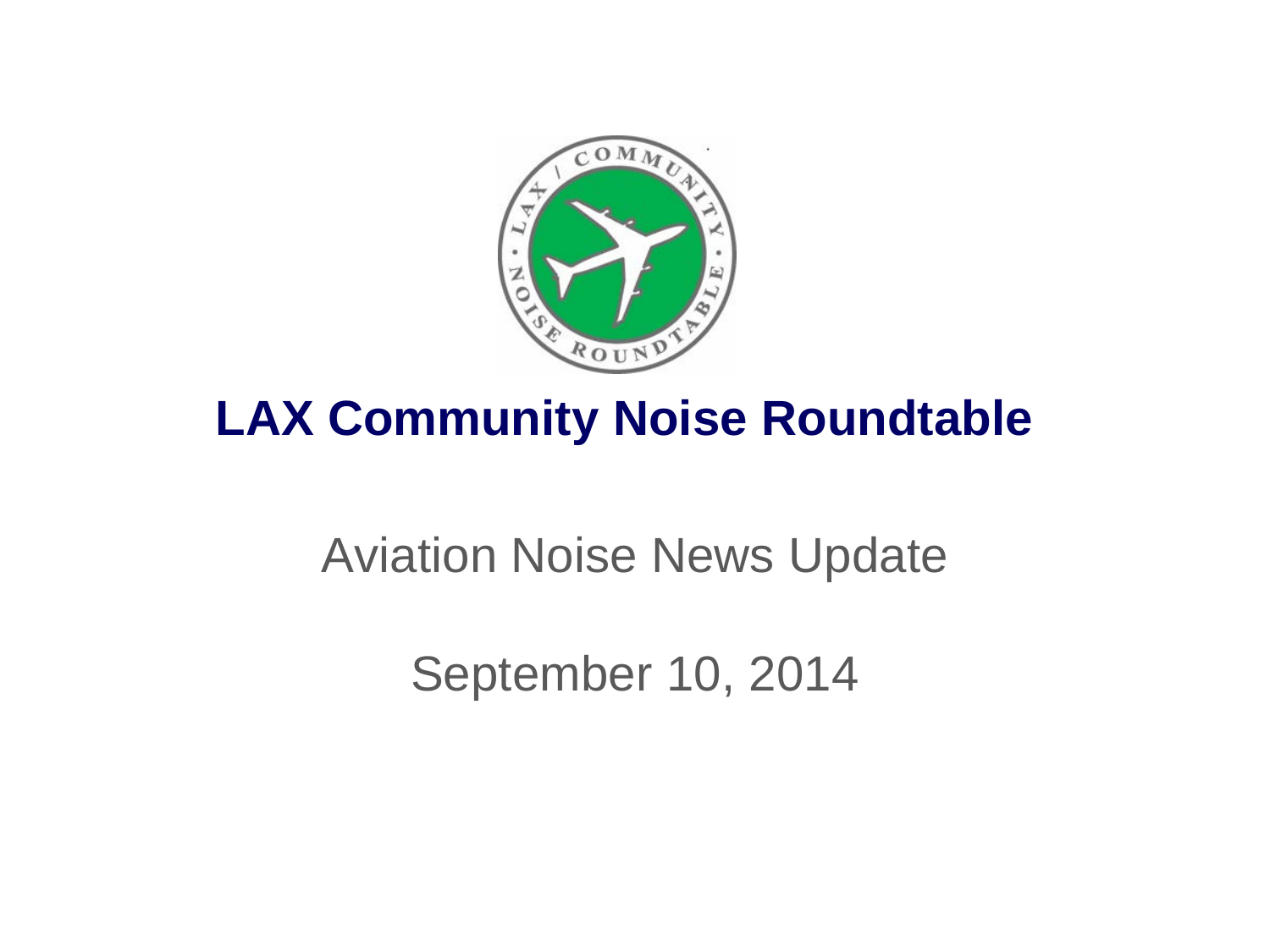

- The Continuous Lower Energy, Emissions and Noise (CLEEN) program is the FAA's principal NextGen environmental effort to "accelerate the development of new aircraft and engine technologies and advance sustainable alternative jet fuels."
- Under this program the FAA has entered into a five-year costsharing agreement with five companies
- With funding matches from all five companies, the total investment could exceed \$250 million. Matching funds spent by FAA to date include:
	- Boeing \$27.4 million
	- GE \$23.2 million
	- Honeywell \$11.6 million
	- P&W \$24.5 million
	- Rolls-Royce North America \$11.1 million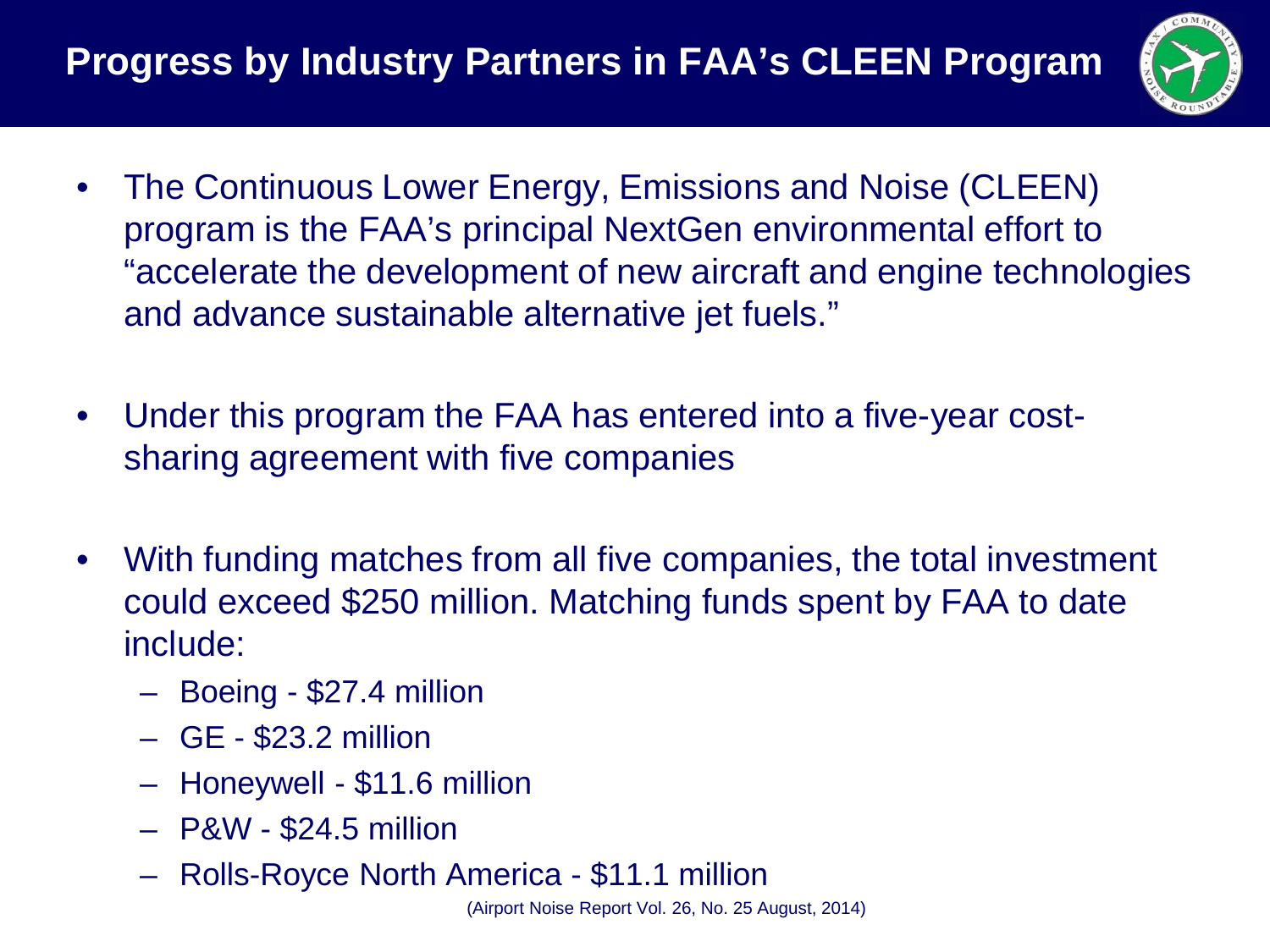

- CLEEN Goals developing and demonstrating:
	- Certifiable aircraft technology that reduces aircraft fuel burn by 33%;
	- Certifiable engine technology that reduces landing and takeoff cycle (LTO) nitrogen oxide (NOx) emissions by 60%;
	- Certifiable aircraft technology that reduces noise levels by 32 dB cumulative;
	- "Drop-in" sustainable alternative jet fuels. "Drop-in" fuels require no modifications to aircraft or fuel supply infrastructure.

| <b>CORNERS OF THE</b><br><b>TRADE SPACE</b>               | <b>NextGen CLEEN Goals</b><br>(2015-2018)* |
|-----------------------------------------------------------|--------------------------------------------|
| Noise<br>(cum below Stage 4)                              | $-32$ dB                                   |
| <b>LTO NO<sub>x</sub></b> Emissions<br>(Below CAEP 6)     | -60%                                       |
| Aircraft Fuel Burn<br>(Relative to Current<br>Technology) | $-33%$                                     |

\* Timeframe for Introduction into Market

(https://www.faa.gov/about/office\_org/headquarters\_offices/apl/research/aircraft\_technology/cleen/)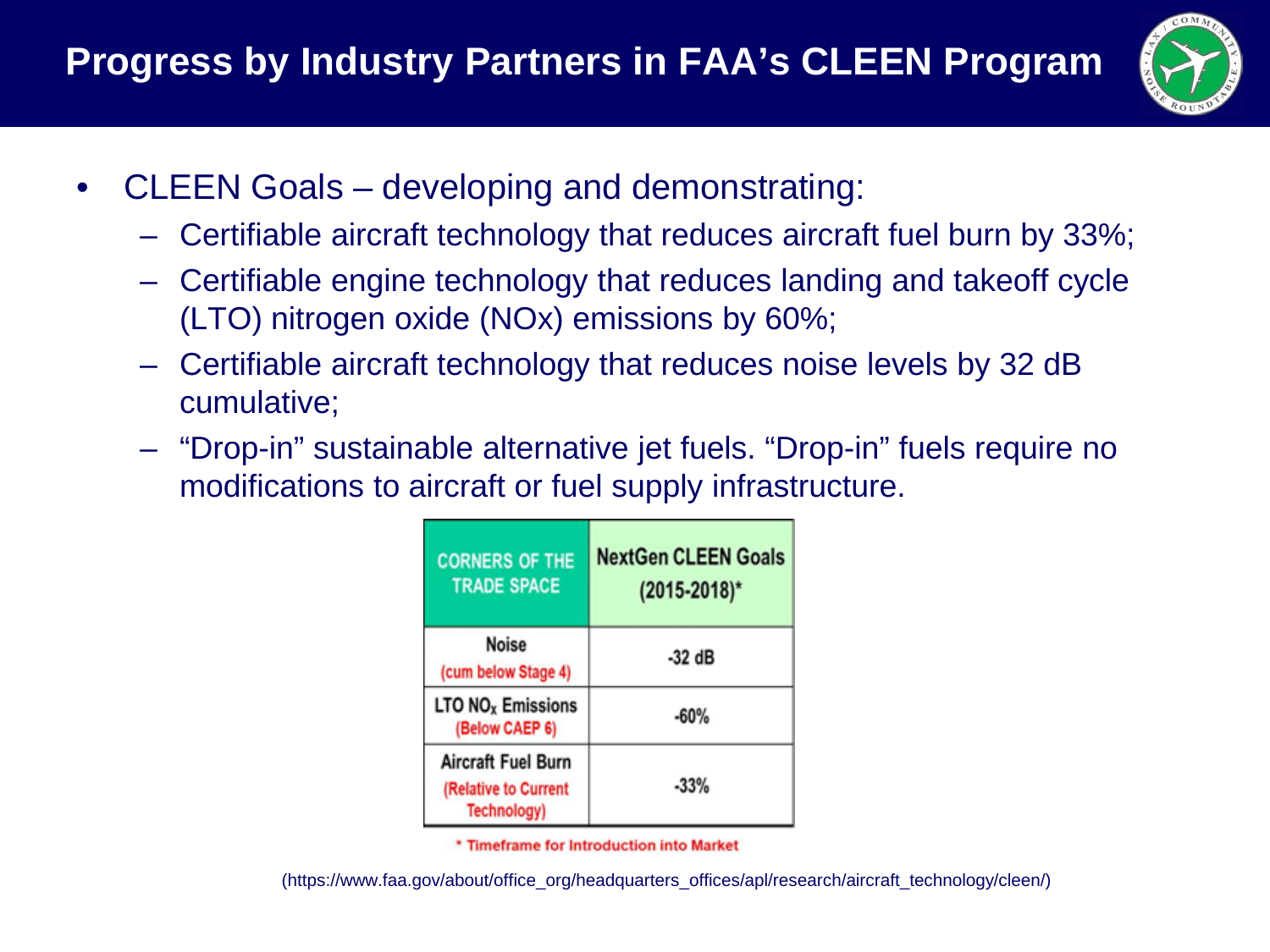

- Boeing CLEEN Program
	- Two technologies focused on reducing aircraft fuel burn by up to 2%:
		- Adaptive Trailing-Edge
			- Deploys miniature flaps to improve wing aerodynamic efficiency and decrease noise during approach
		- Ceramic Matrix Composite (CMC) Engine Nozzle
			- Withstands higher temperatures and made of lighter material, thus improving fuel consumption. Can accommodate acoustic treatments to reduce noise
	- Implementation could result in 340 million gallons of fuel saved a year, cost savings of \$1.2 billion, based on 2009 total gallons burned

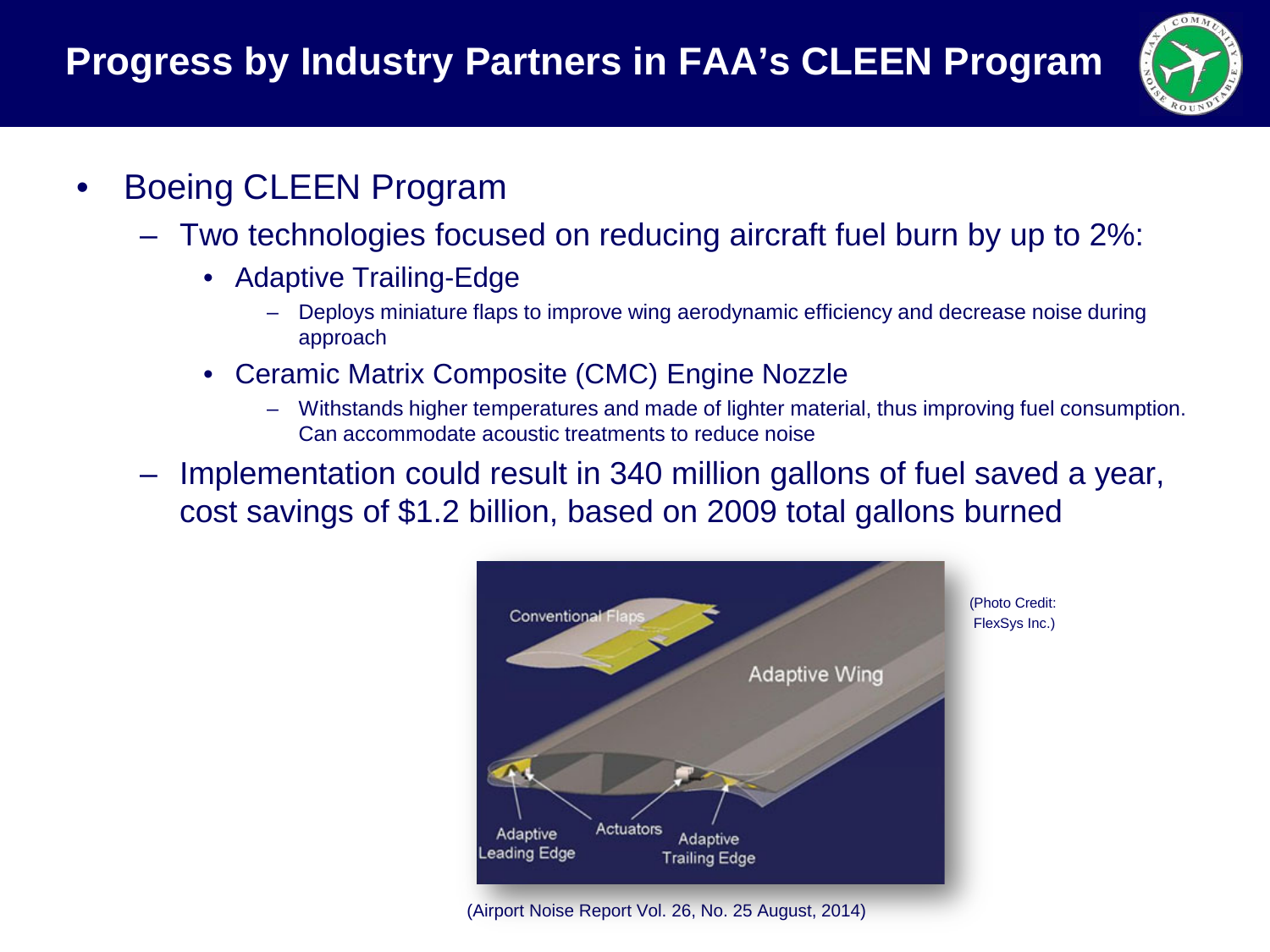

- GE CLEEN Program
	- Four technologies that will reduce fuel burn, emissions, and noise:
		- Open Rotor Engine
			- Initial testing on single aisle aircraft showed possible reduction in fuel burn by up to 26% and up to 15 dB cumulative noise reduction to FAA Stage 4 noise standards
		- Twin Annular Premixed Swirler (TAPS) II
			- Initial testing showed landing and take-off nitrogen oxide (NOx) emissions reduced 60%
		- Flight Management System-Air Traffic Management (FMS-ATM) System Integration
			- Trajectory synchronization will provide pilots and controllers better predictability of aircraft location, enabling fuel saving through efficient aircraft routing
		- Flight Management System-Engine Integration
			- Technology will reduce aircraft burn through efficiencies gained by adaptive engine control, integrated vehicle health management, and integrated flight-propulsion control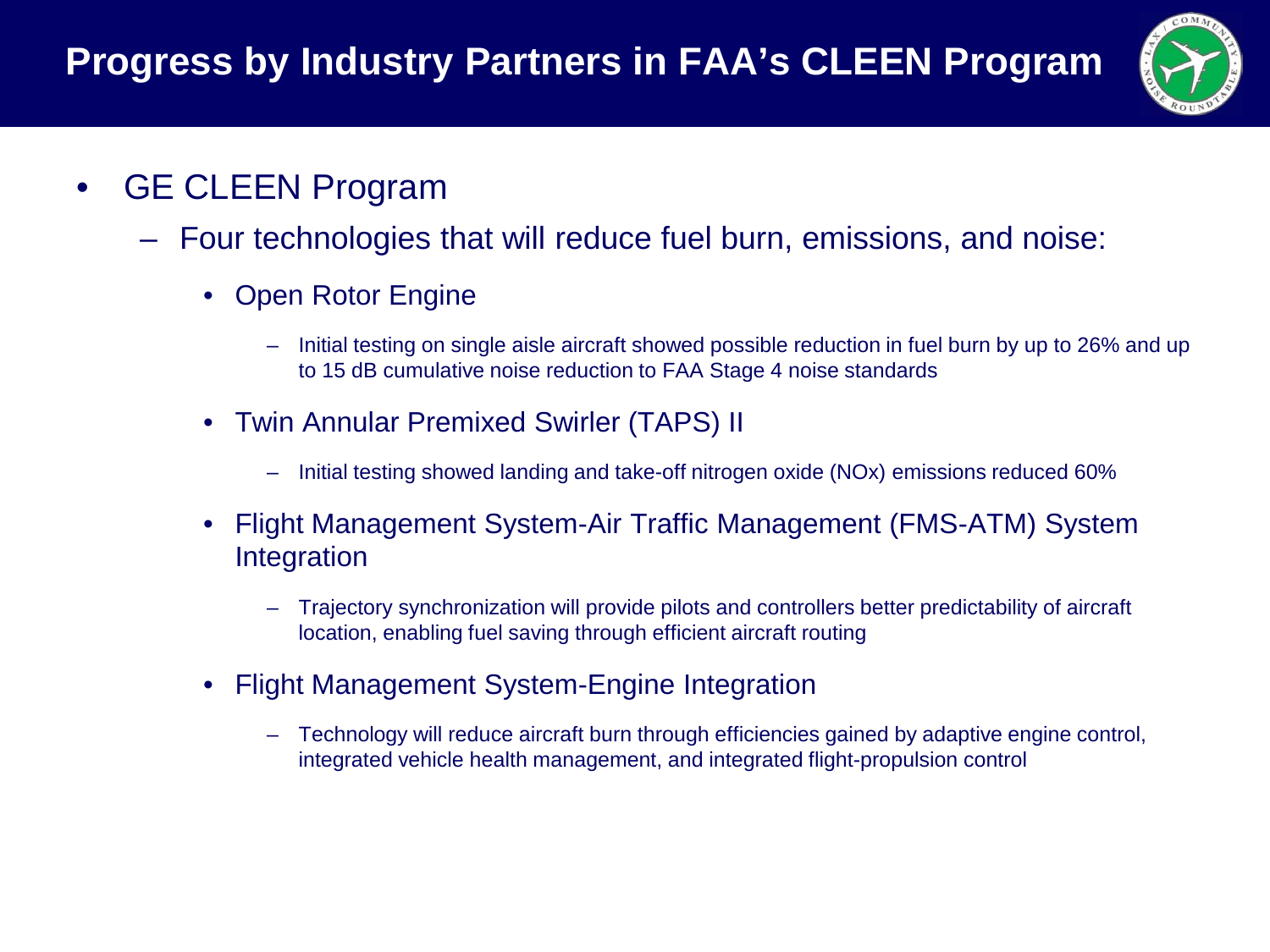

- Pratt & Whitney CLEEN Program
	- Ultra-high Bypass Ratio Geared Turbofan (GTF) Engine
		- Projected to reduce single aisle aircraft fuel consumption by 20% and produce a 25-dB noise reduction relative to Stage 4 noise standards



(Photo Credit: Bin im Garten, P&W)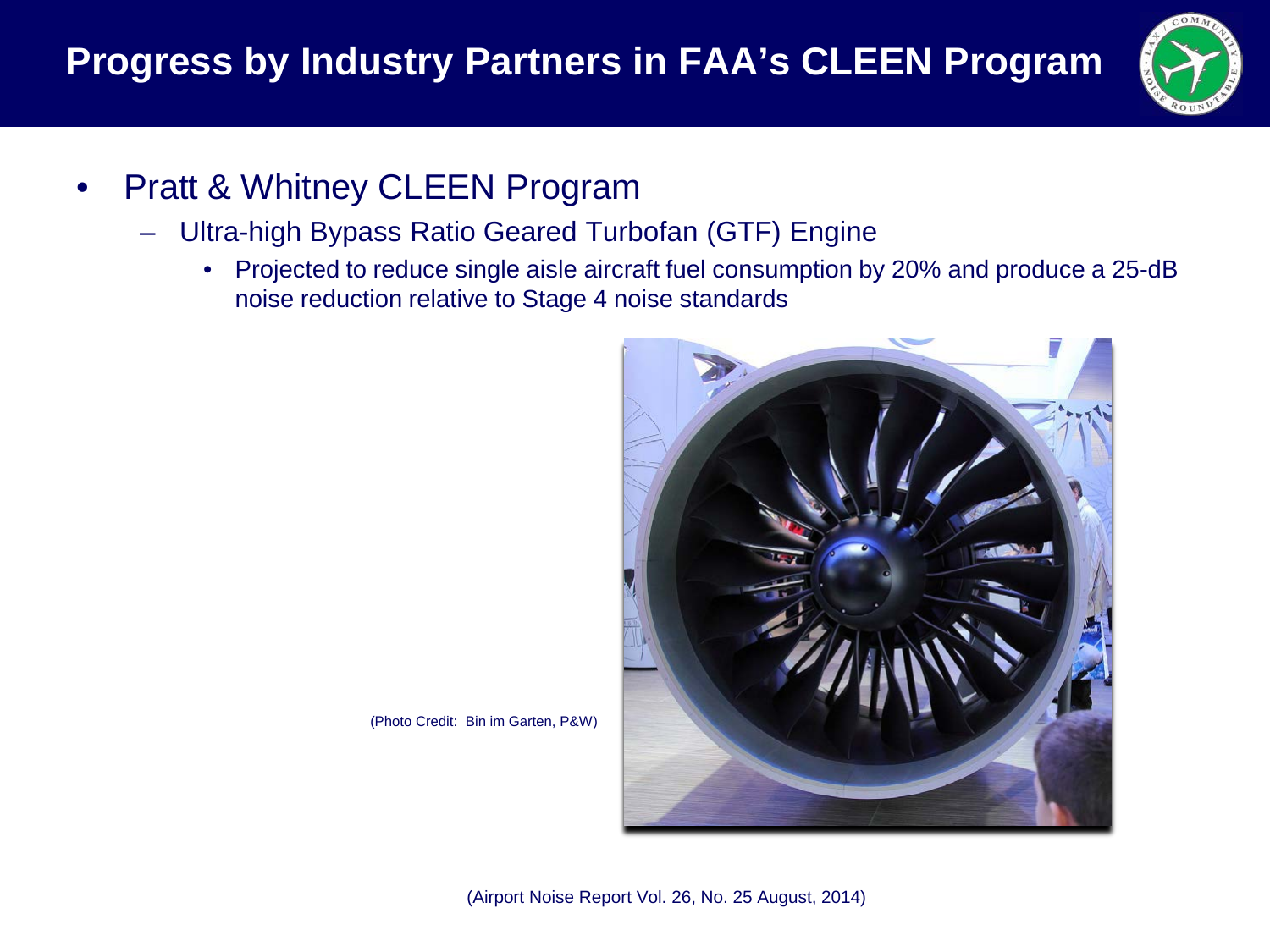## **NASA Turns Over NextGen Air Traffic Management Tool**



- Terminal Sequencing and Spacing (TSS), a NASA-developed technology, was handed over to the FAA
- Will enable ATC to better manage spacing between aircraft as they fly more efficient approaches into airports, saving time and fuel consumption
- The FAA expects implementation within the next five years, targeting initial operating capability around 2018
- Full implementation date is dependent on funding availability



(http://www.aviationpros.com/news/11577920/nasa-turns-over-next-generation-air-traffic-management-tool-to-federal-aviationadministration?utm\_source=AIRB+E-Newsletter&utm\_medium=email&utm\_campaign=AVVDB140711004)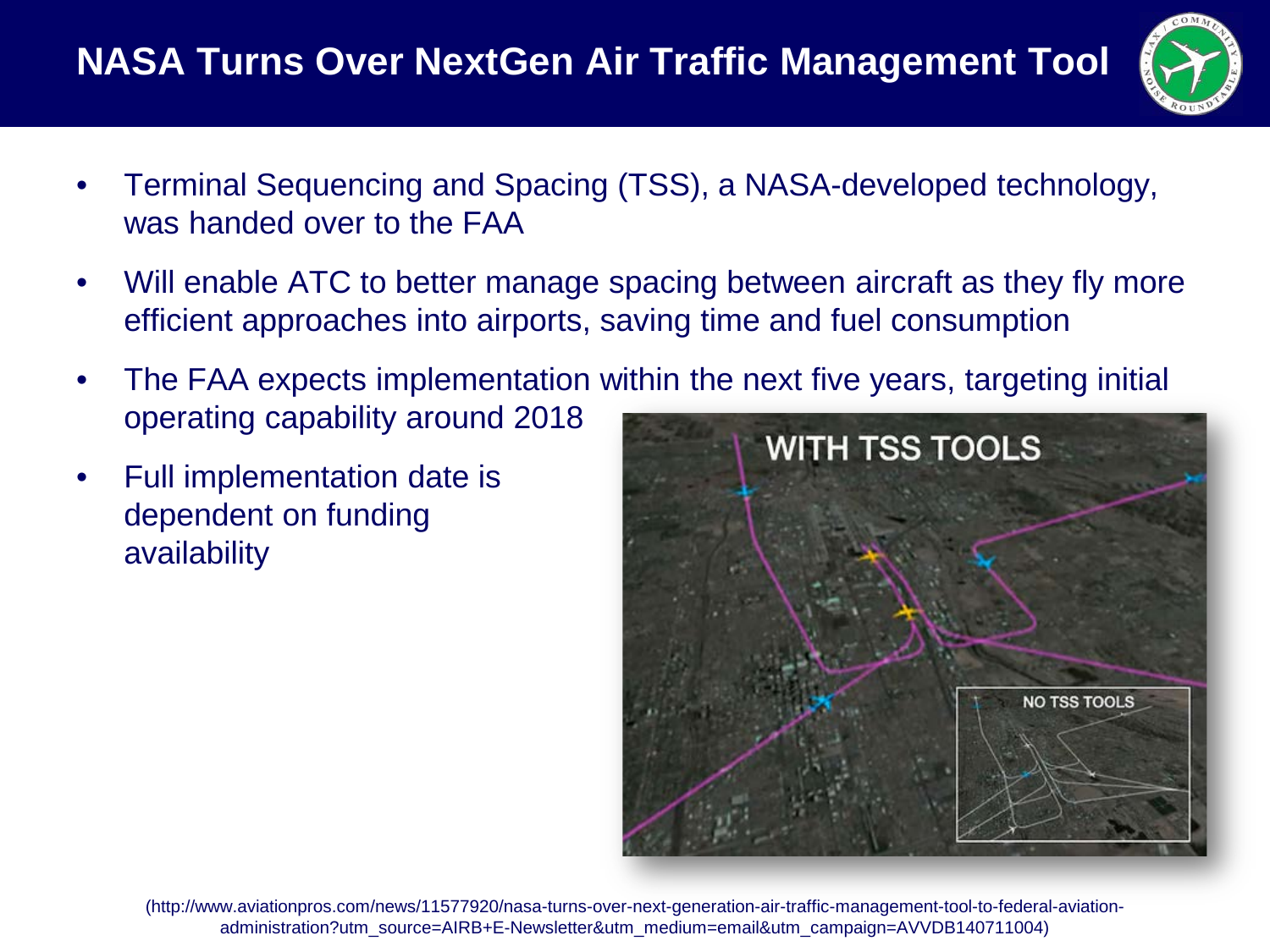

- HMMH was selected to conduct Airport Cooperative Research Program (ACRP) 02-47: "Assessing Aircraft Noise Conditions Affecting Student Achievement-Case Studies"
- Objectives:
	- Identify and measure factors that influence the impact of aircraft noise on student achievement
	- Identify metrics that define level and characteristics of aircraft noise that impact student achievement
	- Develop guidance on how to reduce impact of aircraft noise on student achievement
- Study to be completed by March 2016

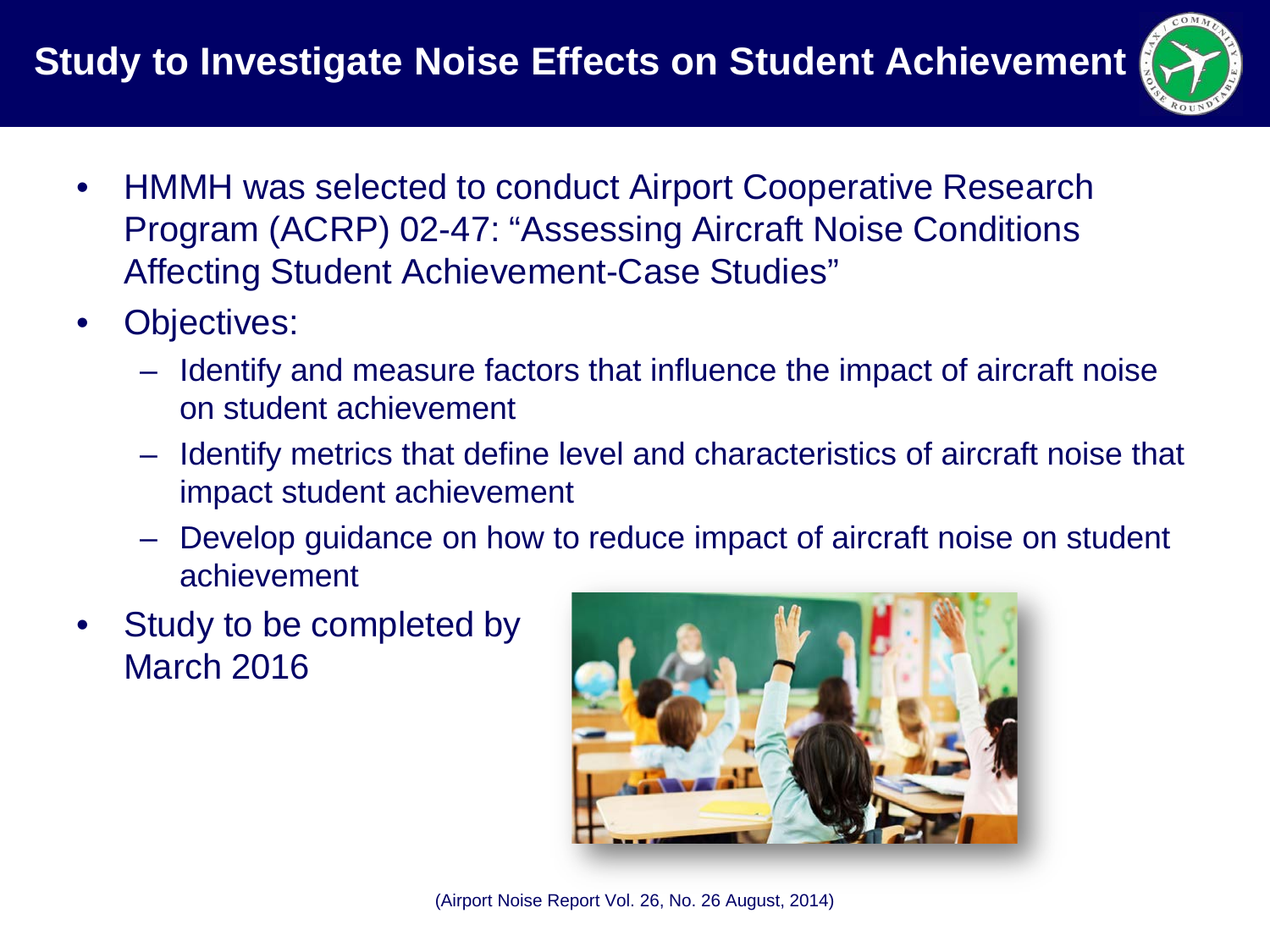

- Span Growing by 2 feet to 235.5 feet
- Folding Wingtip design allows for wingspan of 213 feet on taxiways and at gates
- Possible use of new ceramic matrix composite (CMC) exhaust nozzle
- New nozzle design technology will eliminate the distinctive "sawtooth-shaped" chevrons on the nacelle
	- Reduces drag and provides "equivalent levels of noise for cabin and community, but is lighter in weight."



(http://aviationweek.com/commercial-aviation/777x-configuration-changes-revealed)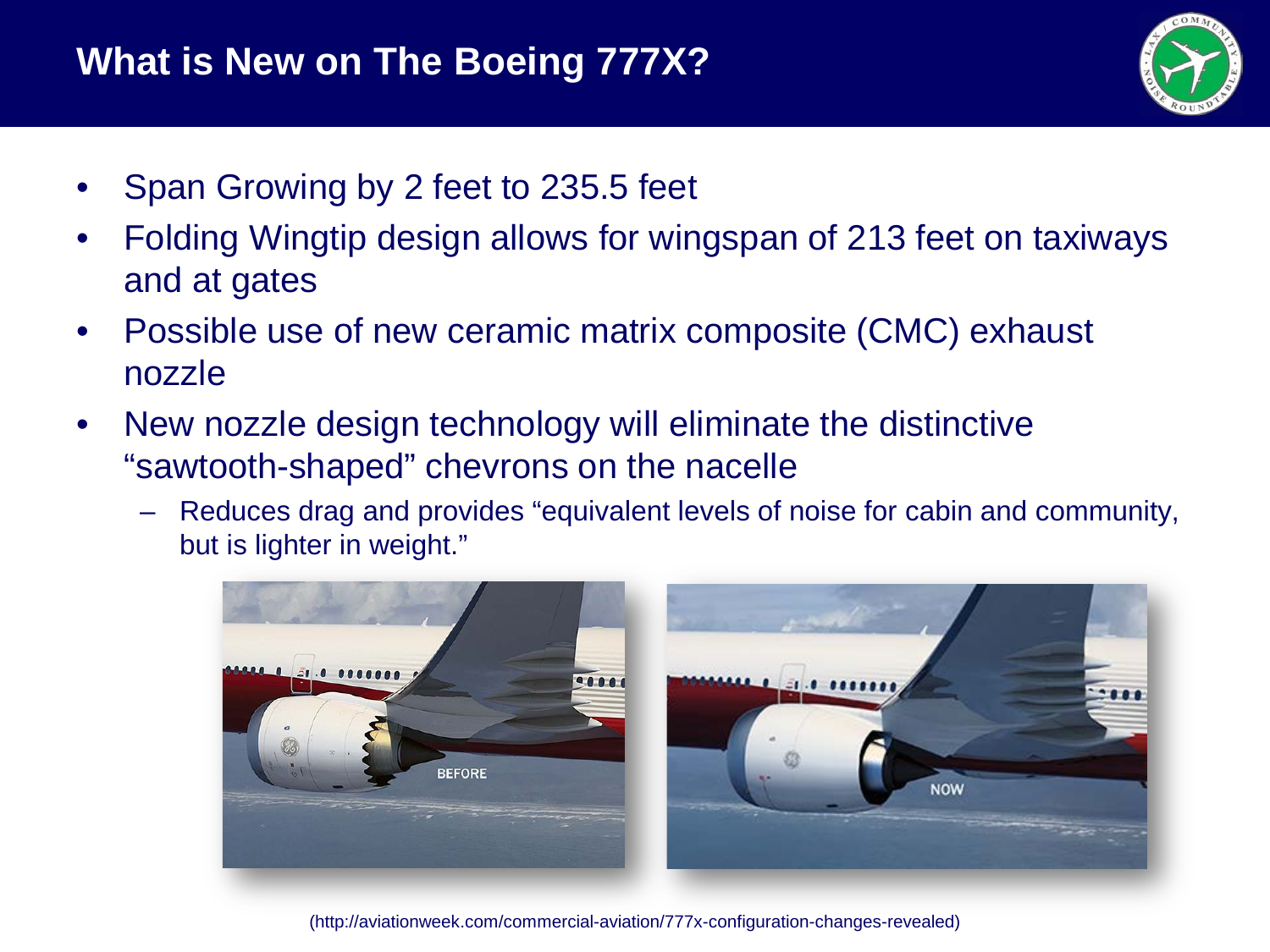## **NASA Pitches In to End Overland Supersonic Flight Ban**



- On June 18th, at an annual event held by the American Institute of Aeronautics and Astronautics in Atlanta, NASA researchers presented their work on "how people on the ground perceive low sonic booms"
- The research on low-sonic boom aircraft and the characterization of the noise is in progress
- NASA said the research "Might help in the reconsideration of the current ban on supersonic flight over land."



(http://www.ainonline.com/aviation-news/ainalerts/2014-06-17/nasa-pitches-end-overland-supersonic-flight-ban)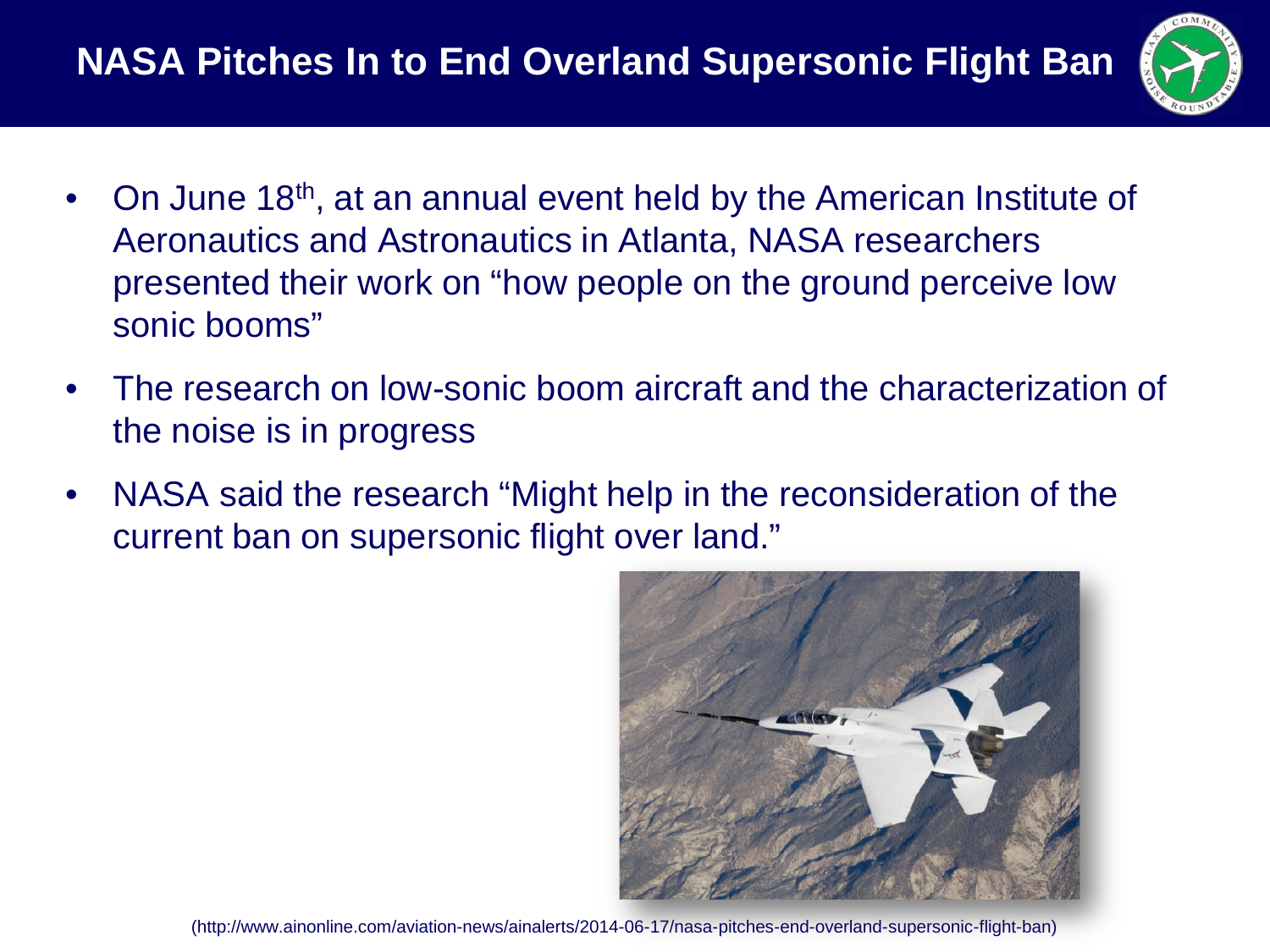

- A number of comments both supporting and opposing LAWA's proposed restriction on east departures during over-ocean or westflow conditions were submitted to the FAA as a part of the 30-day public comment period that ended on July 26, 2014
- In addition to the LAX Roundtable, several cities, homeowner's groups, and elected officials offered strong support for the proposed restriction including the cities of El Segundo, Rancho Palos Verdes, and Palos Verdes Estates, the Westchester Neighbors and Ladera Heights Civic Associations, and Councilman Mike Bonin
- LAX Roundtable Chairman Denny Schneider stated, "These east departure operations cause sleep disturbance for thousands of residents living in the communities east and south of the airport as these easterly departures fly at very low altitudes for an extended period of time to maintain a safe distance from aircraft arriving to LAX from the east and the south."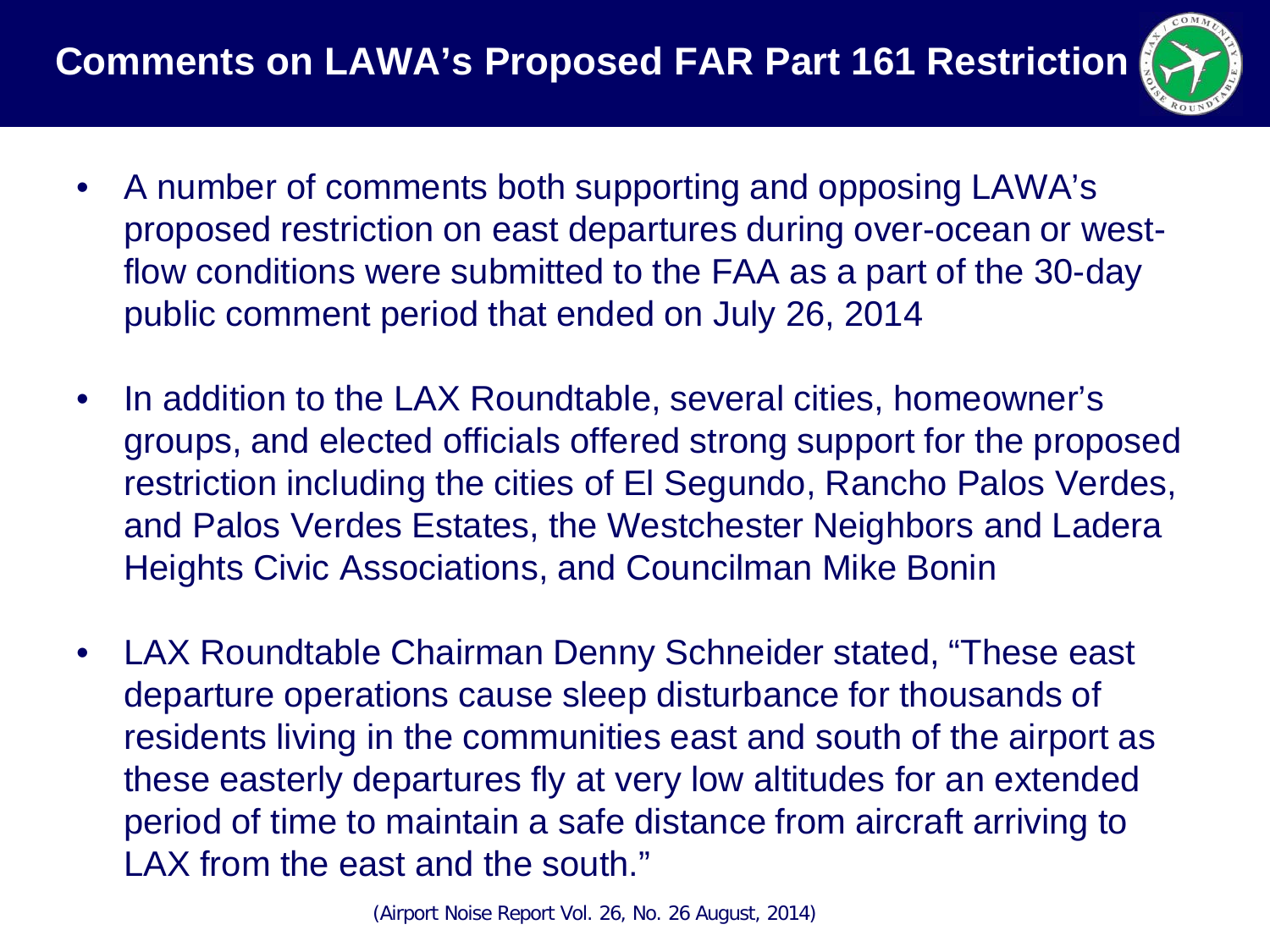

- On the other hand, the Cargo Airline Association (CAA) stressed the restriction was not needed stating, "Both the Airport Noise and Capacity Act (ANCA) and Part 161 specifically require that, for a proposed regulation to be approved, it must be 'reasonable.' …LAWA has not demonstrated a significant noise problem and the proposed mandatory operating restriction at LAX is both unnecessary, unreasonable, and creates an undue burden on interstate and foreign commerce."
- The CAA stated that only an average of 65 flights per year were affected and thus the restriction was not needed